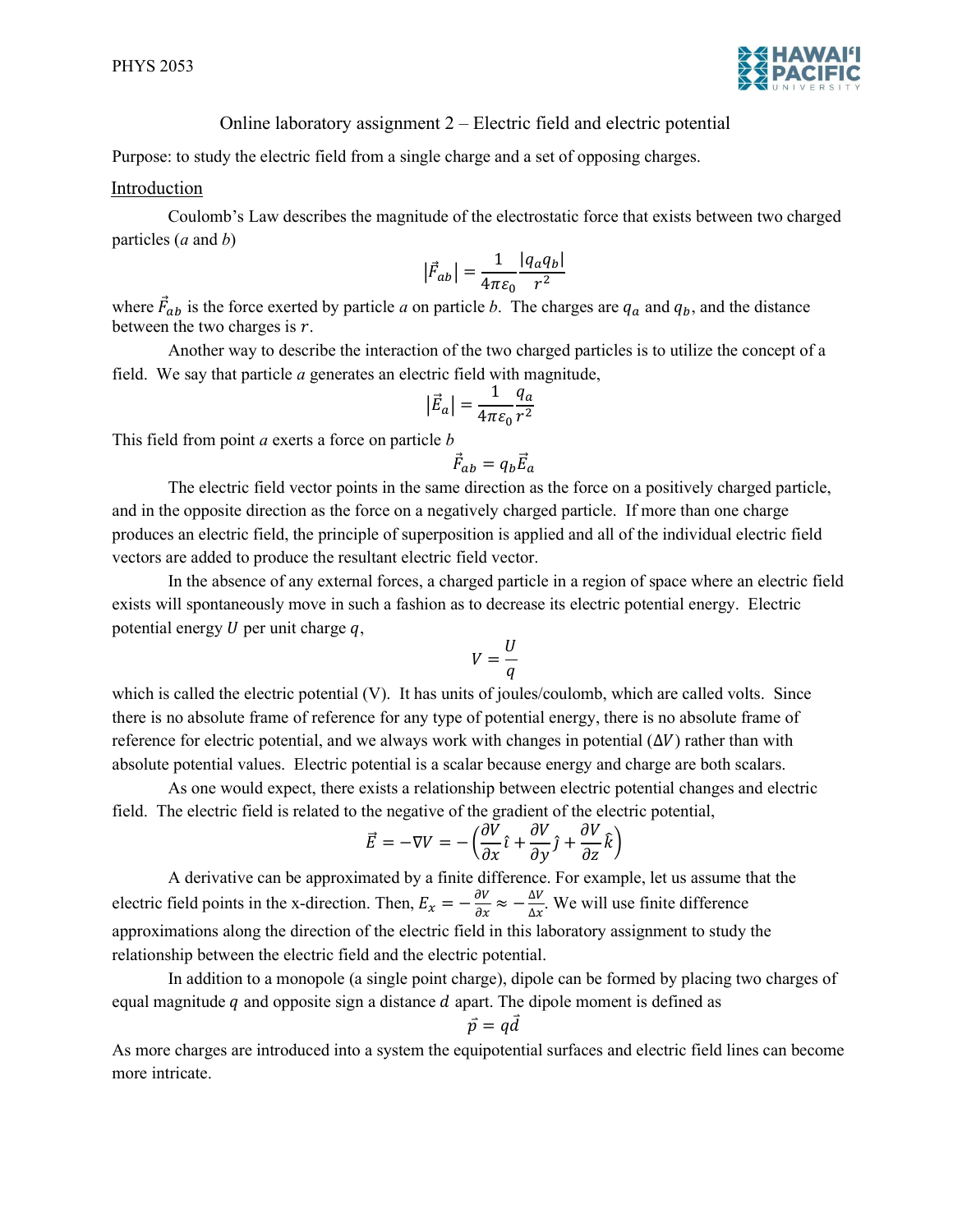

## Laboratory assignment

## Part 1: Monopole

- 1. Run the "Charges and fields" PhET simulation.
- 2. Check the boxes as shown below.



 $\mathcal{L}_\mathcal{L} = \mathcal{L}_\mathcal{L} = \mathcal{L}_\mathcal{L} = \mathcal{L}_\mathcal{L} = \mathcal{L}_\mathcal{L} = \mathcal{L}_\mathcal{L} = \mathcal{L}_\mathcal{L} = \mathcal{L}_\mathcal{L} = \mathcal{L}_\mathcal{L} = \mathcal{L}_\mathcal{L} = \mathcal{L}_\mathcal{L} = \mathcal{L}_\mathcal{L} = \mathcal{L}_\mathcal{L} = \mathcal{L}_\mathcal{L} = \mathcal{L}_\mathcal{L} = \mathcal{L}_\mathcal{L} = \mathcal{L}_\mathcal{L}$ 

 $\mathcal{L}_\mathcal{L} = \mathcal{L}_\mathcal{L} = \mathcal{L}_\mathcal{L} = \mathcal{L}_\mathcal{L} = \mathcal{L}_\mathcal{L} = \mathcal{L}_\mathcal{L} = \mathcal{L}_\mathcal{L} = \mathcal{L}_\mathcal{L} = \mathcal{L}_\mathcal{L} = \mathcal{L}_\mathcal{L} = \mathcal{L}_\mathcal{L} = \mathcal{L}_\mathcal{L} = \mathcal{L}_\mathcal{L} = \mathcal{L}_\mathcal{L} = \mathcal{L}_\mathcal{L} = \mathcal{L}_\mathcal{L} = \mathcal{L}_\mathcal{L}$ 

 $\mathcal{L}_\text{max} = \mathcal{L}_\text{max} = \mathcal{L}_\text{max} = \mathcal{L}_\text{max} = \mathcal{L}_\text{max} = \mathcal{L}_\text{max} = \mathcal{L}_\text{max} = \mathcal{L}_\text{max} = \mathcal{L}_\text{max} = \mathcal{L}_\text{max} = \mathcal{L}_\text{max} = \mathcal{L}_\text{max} = \mathcal{L}_\text{max} = \mathcal{L}_\text{max} = \mathcal{L}_\text{max} = \mathcal{L}_\text{max} = \mathcal{L}_\text{max} = \mathcal{L}_\text{max} = \mathcal{$ 

 $\mathcal{L}_\text{max} = \mathcal{L}_\text{max} = \mathcal{L}_\text{max} = \mathcal{L}_\text{max} = \mathcal{L}_\text{max} = \mathcal{L}_\text{max} = \mathcal{L}_\text{max} = \mathcal{L}_\text{max} = \mathcal{L}_\text{max} = \mathcal{L}_\text{max} = \mathcal{L}_\text{max} = \mathcal{L}_\text{max} = \mathcal{L}_\text{max} = \mathcal{L}_\text{max} = \mathcal{L}_\text{max} = \mathcal{L}_\text{max} = \mathcal{L}_\text{max} = \mathcal{L}_\text{max} = \mathcal{$ 

 $\mathcal{L}_\mathcal{L} = \mathcal{L}_\mathcal{L} = \mathcal{L}_\mathcal{L} = \mathcal{L}_\mathcal{L} = \mathcal{L}_\mathcal{L} = \mathcal{L}_\mathcal{L} = \mathcal{L}_\mathcal{L} = \mathcal{L}_\mathcal{L} = \mathcal{L}_\mathcal{L} = \mathcal{L}_\mathcal{L} = \mathcal{L}_\mathcal{L} = \mathcal{L}_\mathcal{L} = \mathcal{L}_\mathcal{L} = \mathcal{L}_\mathcal{L} = \mathcal{L}_\mathcal{L} = \mathcal{L}_\mathcal{L} = \mathcal{L}_\mathcal{L}$ 

3. Click and drag a negative charge to the center of the screen. Describe what you see.

4. Click and drag a positive charge to the center of the screen. Describe what you see.

5. Position the positive charge near the center of the screen and with its center at the crosshairs of two major gridlines as shown below.



6. Make note of the distance scaling for the grid pattern.



2 big divisions = 10 small divisions = 1 meter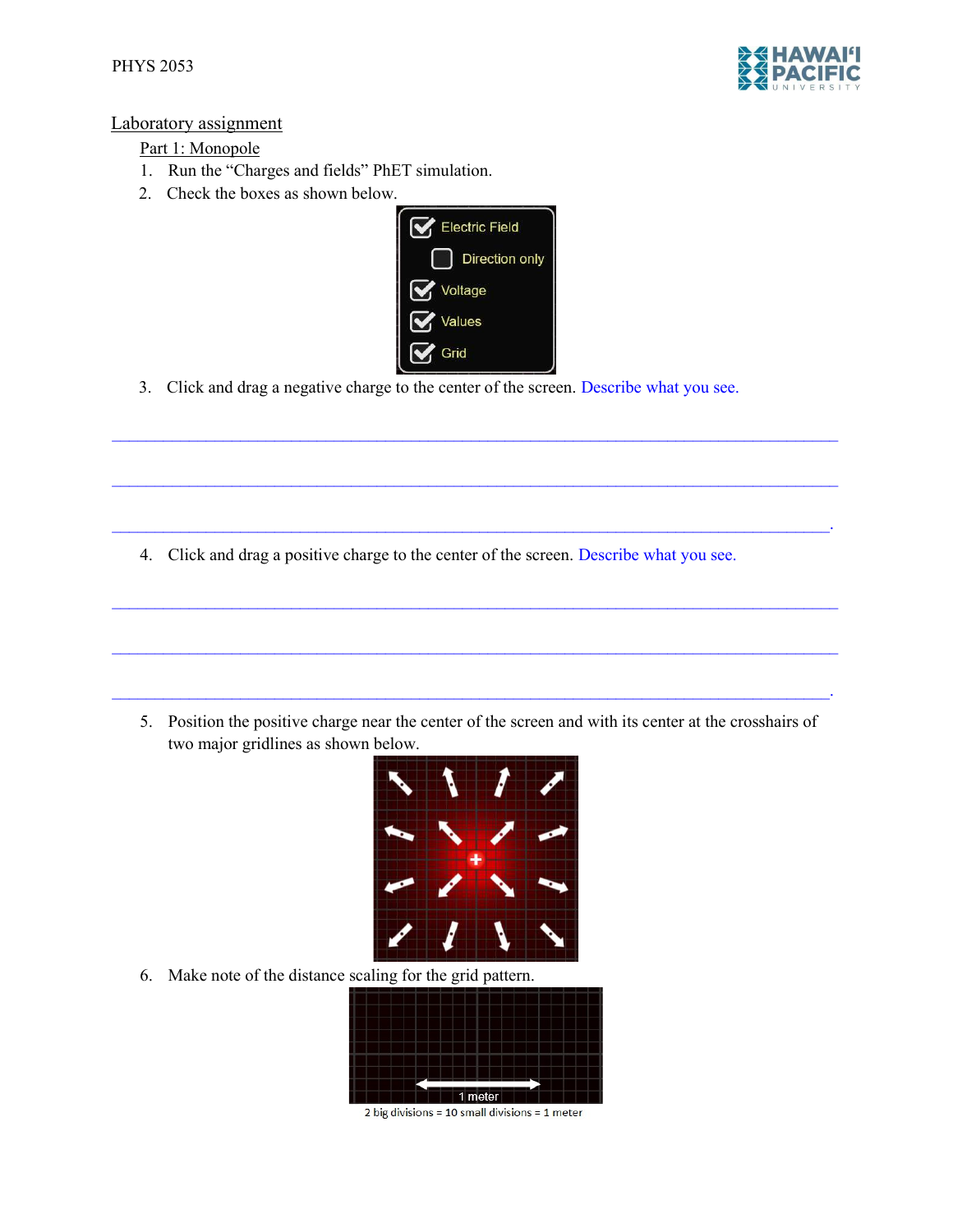

7. Drag the Electric Potential meter (referenced with neutral ground infinitely far away) to point along the horizontal direction half a meter away as shown below. Then click on the pencil so a cross-section of an electric potential surface appears (the screen is a two-dimensional slice of the three-dimensional system).





8. Move the potential meter a meter to the right and click the pencil button again. Continue to do this for a total of five equipotential surfaces as shown below.

|  |                           | $\sim$ $\sim$ $\sim$ |  |  |
|--|---------------------------|----------------------|--|--|
|  |                           |                      |  |  |
|  |                           |                      |  |  |
|  |                           |                      |  |  |
|  | <b>A BALLADOR BARBARA</b> |                      |  |  |
|  |                           |                      |  |  |
|  |                           |                      |  |  |

9. Place all of the values of the potential in Table I.

Table I: Monopole electric potential values.

| r(m) | $\overline{\phantom{0}}$<br>$\mathsf{U}.\mathsf{U}$ | $\cdot \cdot$ | . .<br>ن کے | ر.ر | 4.3 |
|------|-----------------------------------------------------|---------------|-------------|-----|-----|
| U(3) |                                                     |               |             |     |     |

- 10. Approximate the magnitude of the electric field to the right of the charge and at the midpoint between electric potential surfaces the using finite differences. Place the values in Table II.
- 11. Drag the sensor to the right of the positive charge 1 meter away as shown below.



- 12. Place the value that you measured for the electric field magnitude in Table II.
- 13. Repeat the measurement for all other distances given for the measurements of the electric field in Table II.
- 14. Complete Table II by determining the percent differences between the measured and approximated values of the electric field magnitude.

| r(m)                   | $\sim$ | 3.U | 4.U |
|------------------------|--------|-----|-----|
| (V/m)<br>$E_{meas}$ (  |        |     |     |
| $E_{calc}$ (V/m)       |        |     |     |
| $%$ difference $(\% )$ |        |     |     |

Table II: Monopole electric field magnitude values.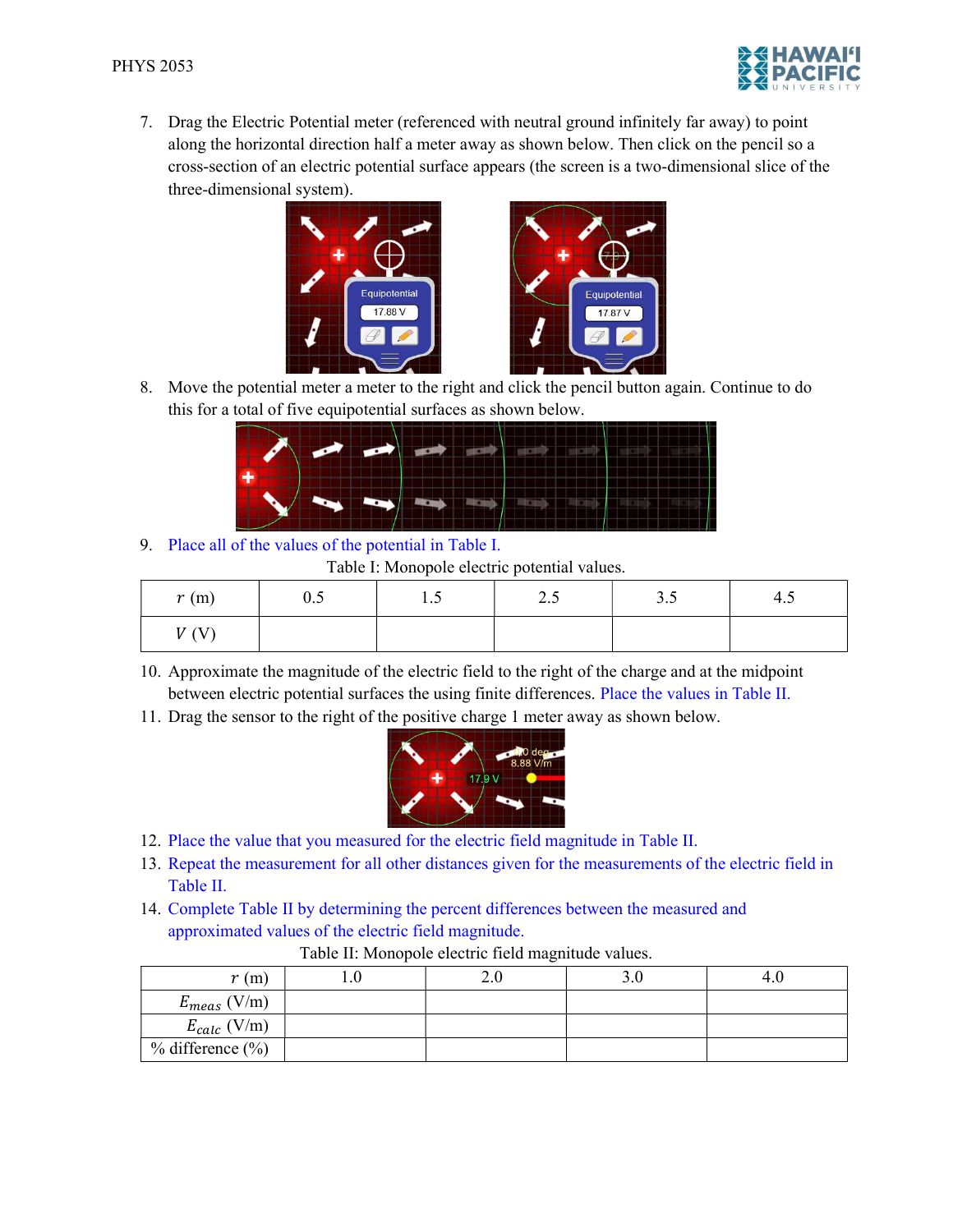



17. Calculate the % difference of each slope with respect to the accepted value of the Coulomb constant,  $8.99 \times 10^9$  Nm<sup>2</sup>C<sup>-2</sup>.

% diff  $(slope 1) =$  <br>  $\frac{9}{6}$  diff  $(slope 2) =$ 

Part 2: Dipole

18. Place two charges of  $\pm 1$  nC a distance of 0.2 m apart in the center of the screen such that there is a major gridline crossing at the center of the two charges as shown below.



19. Repeat the experiment for the monopole and apply it to the dipole situation. As you take measurements to the right of the horizontal dipole, make sure to take the distance measurements with respect to the center of the dipole (as shown below for the equipotential surface placement).



20. Fill in measured values of the electric potential in Table III.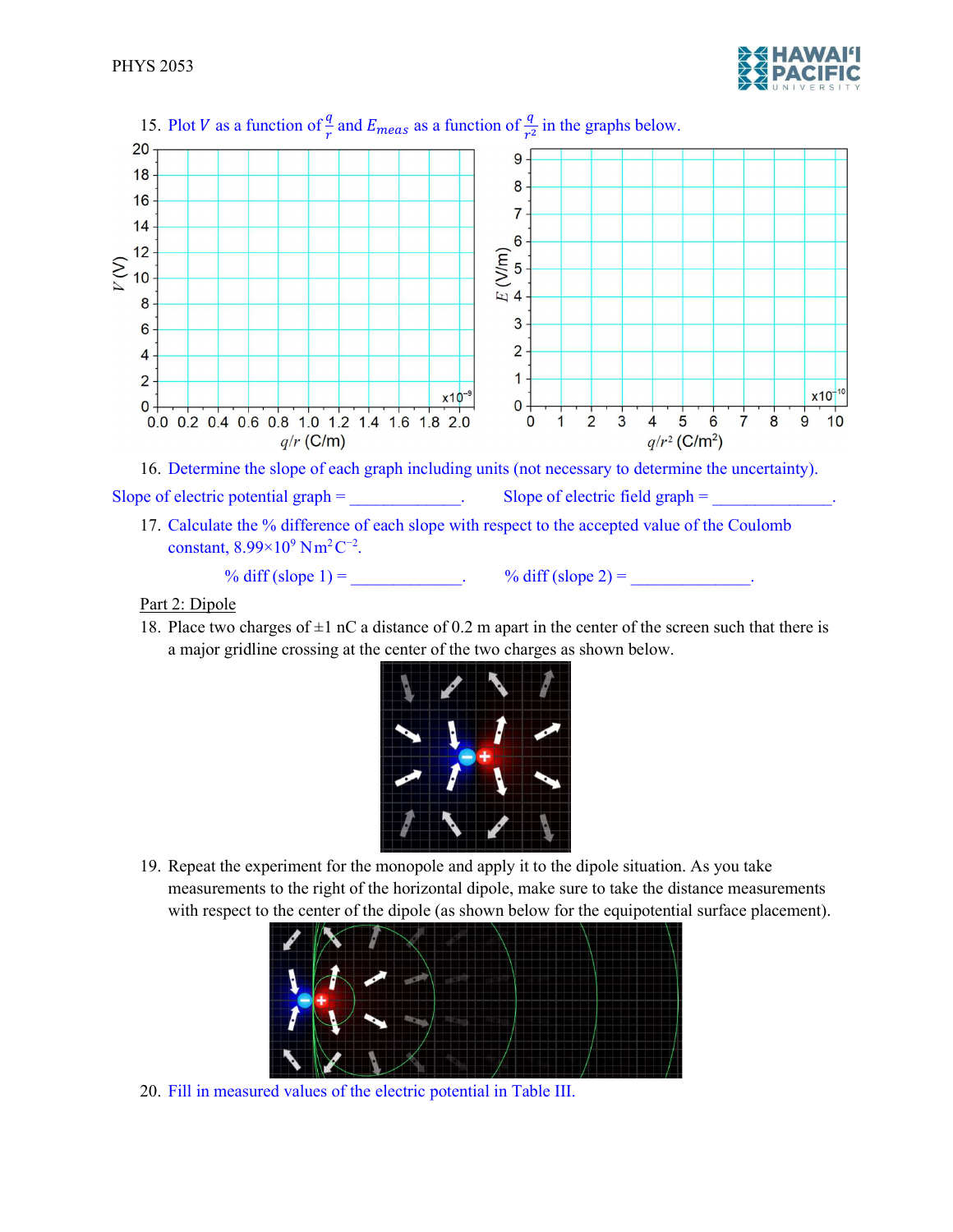

Table III: Dipole electric potential values in direction of dipole moment.

| $\overline{\phantom{a}}$<br>$\sim$<br>(111)   | , | $\cdot$ . | $\overline{\phantom{m}}\,$ | <br>т. |
|-----------------------------------------------|---|-----------|----------------------------|--------|
| the company of the company of<br>.<br>7.I.I., |   |           |                            |        |

- 21. Calculate the magnitude of the electric field in the horizontal direction of the dipole and place the values in Table IV.
- 22. Take measurements of the electric field using the yellow sensor. Place the values in Table IV.
- 23. Complete Table IV by determine the percent difference between the calculated and measured values of the electric field.

Table IV: Dipole electric field magnitude values in direction of dipole moment.

| r(m)                   | <u> 2.U</u> | J.U | 4.U |
|------------------------|-------------|-----|-----|
| $E_{meas}$ (V/m)       |             |     |     |
| $E_{calc}$ (V/m)       |             |     |     |
| $%$ difference $(\% )$ |             |     |     |

24. Graph the electric potential and the electric field magnitude as a function of the horizontal parameters below (use 1 nC as the charge).



25. Determine the slope of each graph including the units (unnecessary to include the uncertainty).

Slope of dipole potential graph  $=$   $\qquad \qquad$   $\qquad$  Slope of dipole field graph  $=$ 

26. Calculate the % difference of each slope with respect to the charge separation of  $d = 0.2$  m.

% diff (slope 1) =  $\%$  diff (slope 2) =

27. If you were far from a source of an electric field, would a monopole or a dipole source feel stronger? Explain.

 $\mathcal{L}_\text{max} = \mathcal{L}_\text{max} = \mathcal{L}_\text{max} = \mathcal{L}_\text{max} = \mathcal{L}_\text{max} = \mathcal{L}_\text{max} = \mathcal{L}_\text{max} = \mathcal{L}_\text{max} = \mathcal{L}_\text{max} = \mathcal{L}_\text{max} = \mathcal{L}_\text{max} = \mathcal{L}_\text{max} = \mathcal{L}_\text{max} = \mathcal{L}_\text{max} = \mathcal{L}_\text{max} = \mathcal{L}_\text{max} = \mathcal{L}_\text{max} = \mathcal{L}_\text{max} = \mathcal{$ 

 $\mathcal{L}_\text{max} = \mathcal{L}_\text{max} = \mathcal{L}_\text{max} = \mathcal{L}_\text{max} = \mathcal{L}_\text{max} = \mathcal{L}_\text{max} = \mathcal{L}_\text{max} = \mathcal{L}_\text{max} = \mathcal{L}_\text{max} = \mathcal{L}_\text{max} = \mathcal{L}_\text{max} = \mathcal{L}_\text{max} = \mathcal{L}_\text{max} = \mathcal{L}_\text{max} = \mathcal{L}_\text{max} = \mathcal{L}_\text{max} = \mathcal{L}_\text{max} = \mathcal{L}_\text{max} = \mathcal{$